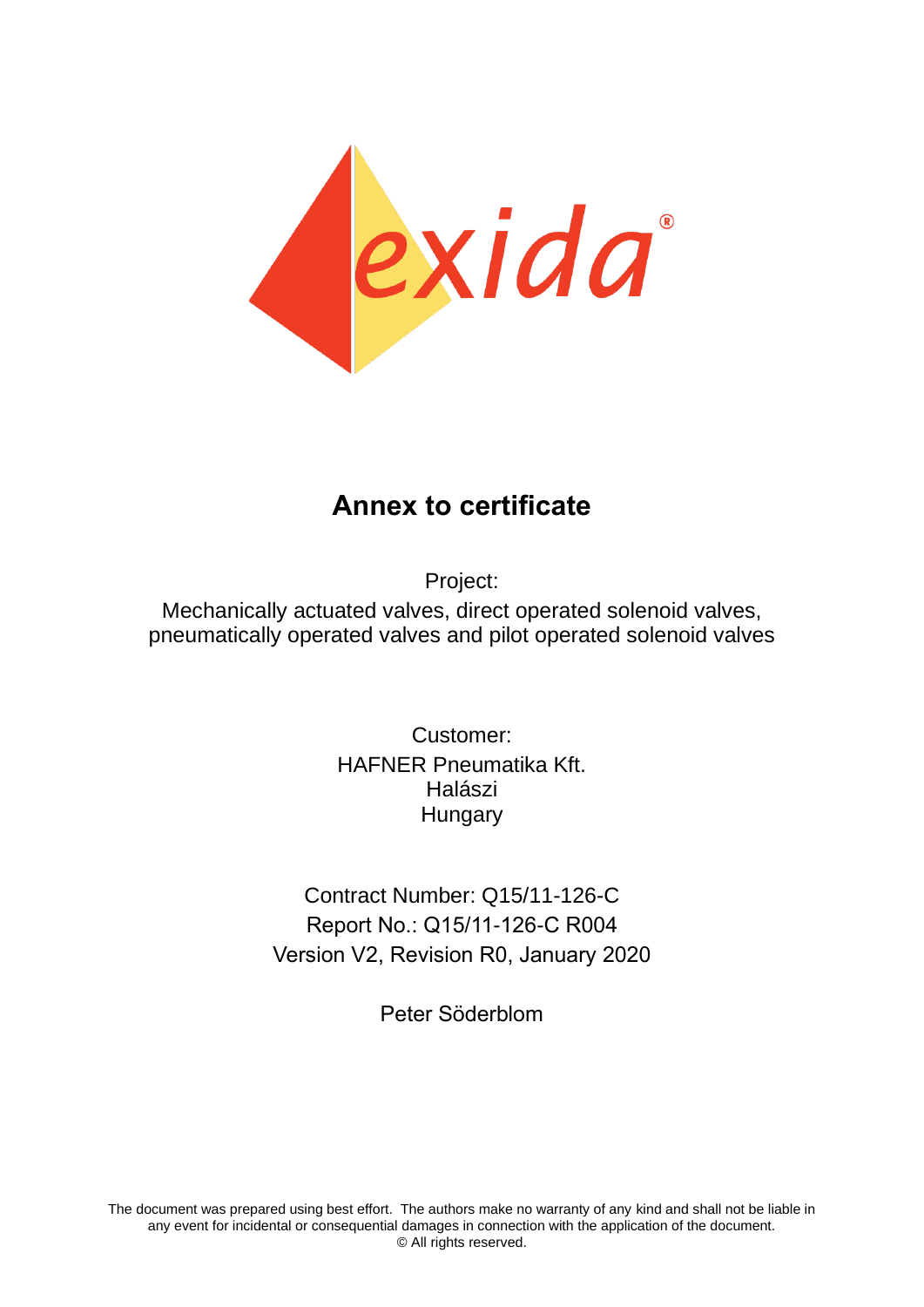

## **Table of Contents**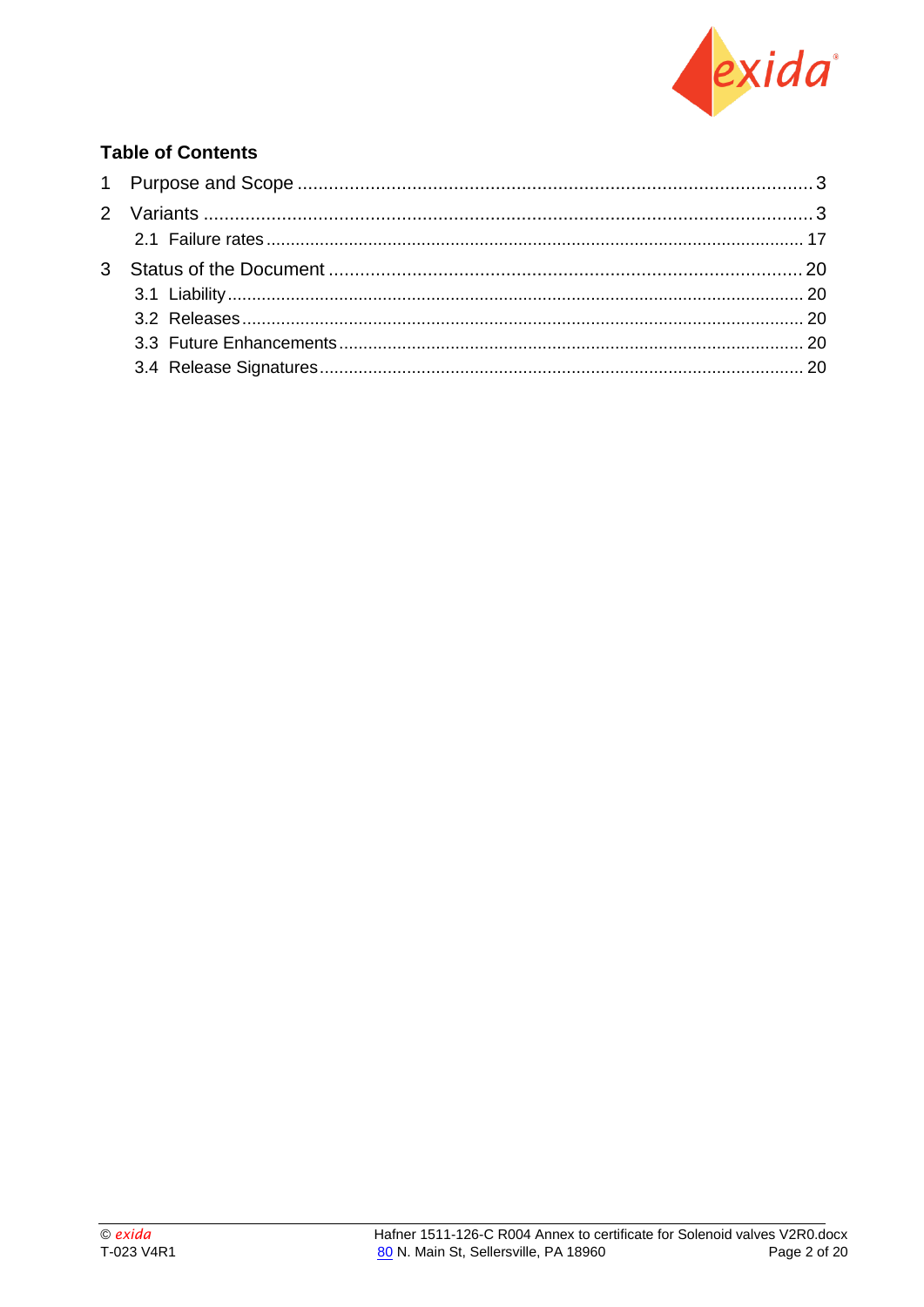

# <span id="page-2-0"></span>**1 Purpose and Scope**

This document lists the versions of the assessed valves together with their respective failure rates. Normally these are registered on the certificate itself but as this assessment was performed for so many variants, the numbers are maintained in this annex instead.

### <span id="page-2-1"></span>**2 Variants**

The mechanically actuated valves, direct operated solenoid valves, pneumatically operated valves and pilot operated solenoid valves can be considered to be part of a Type A element with a hardware fault tolerance of 0.

[Table 1](#page-2-2) gives an overview of the different variants that belong to the considered mechanically actuated valves, direct operated solenoid valves, pneumatically operated valves and pilot operated solenoid valves.

For safety applications only the described variants in [Table 1](#page-2-2) of the mechanically actuated valves, direct operated solenoid valves, pneumatically operated valves and pilot operated solenoid valves working as DTT (De-energize To Trip) devices have been considered.

|      | <b>Name</b> | <b>Description</b>                                                      | <b>Pneumatic diagram</b>                    |
|------|-------------|-------------------------------------------------------------------------|---------------------------------------------|
| [V1] | BR 311      | Mechanically actuated<br>3/2-way roller lever<br>valves                 | $\overline{2}$<br>$\bigcirc$<br>3<br>3<br>1 |
| [V2] | BR 311  VES | Mechanically actuated<br>stainless steel 3/2-way<br>roller lever valves | $\overline{2}$<br>$\circ$<br>3<br>1         |
| [V3] | BR 511      | Mechanically actuated<br>5/2-way roller lever<br>valves                 | $\overline{2}$<br>4<br>$\circ$<br>3<br>5    |

#### <span id="page-2-2"></span>**Table 1: Variants overview**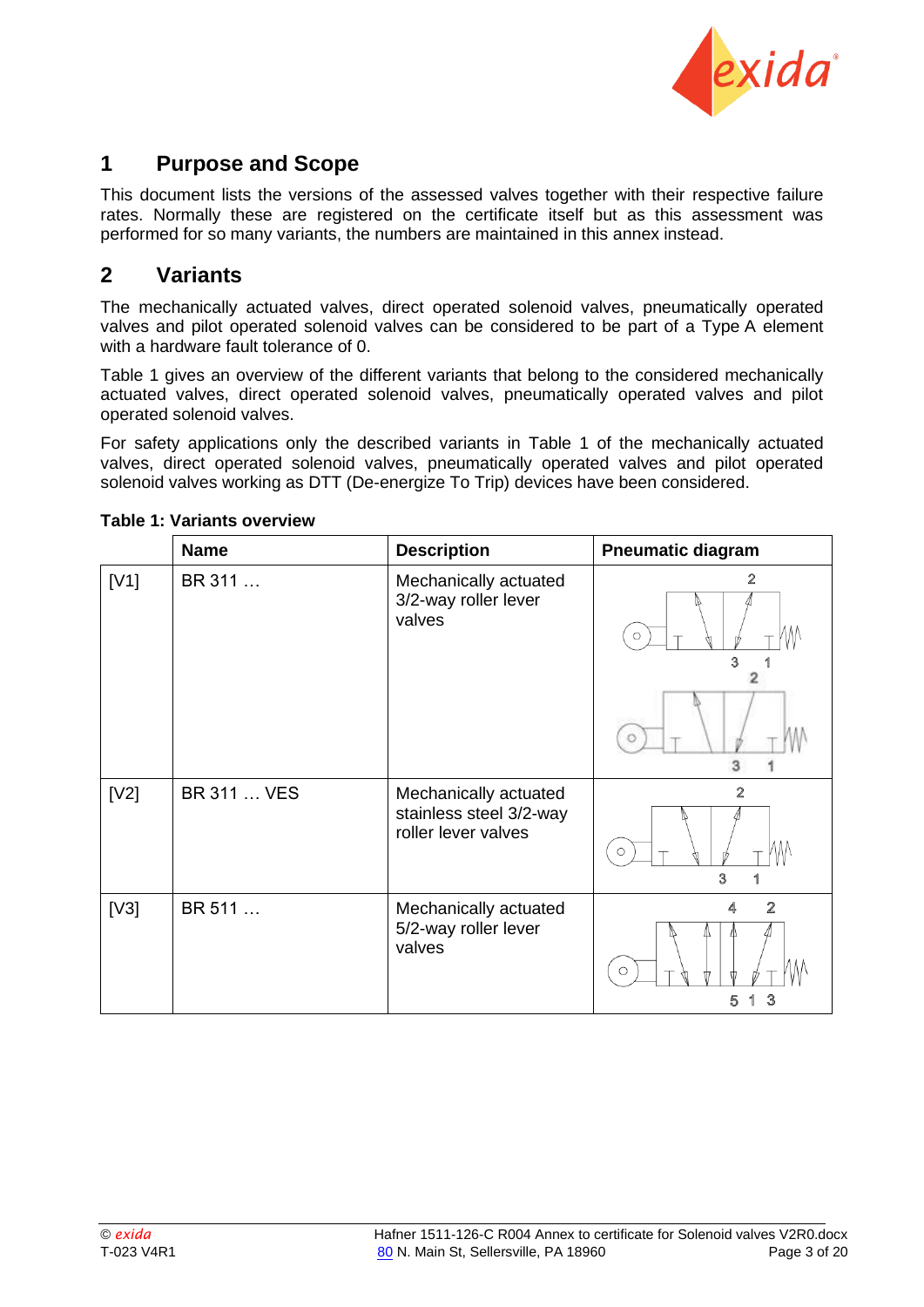

|      | <b>Name</b>                                                                                              | <b>Description</b>                                                                        | <b>Pneumatic diagram</b>                         |
|------|----------------------------------------------------------------------------------------------------------|-------------------------------------------------------------------------------------------|--------------------------------------------------|
| [V4] | <b>BR 511  VES</b>                                                                                       | Mechanically actuated<br>stainless steel 5/2-way<br>roller lever valves                   | $\overline{2}$<br>4<br>$\bigcirc$<br>3<br>5<br>1 |
|      |                                                                                                          |                                                                                           | 2<br>$\circ$<br>5 1 3                            |
| [V5] | M 211 /<br>M 211  Ex<br>M311/<br>M 311  Ex  /<br>M 311  TT /<br>M 311  TT Ex                             | Direct actuated in-line<br>$2/2$ -way or $3/2$ -way<br>solenoid valves                    | $\overline{2}$<br>W<br>12<br>1<br>$\overline{2}$ |
|      |                                                                                                          |                                                                                           | $\sqrt{ }$<br>12<br>3<br>1                       |
| [V6] | M 211  VES /<br>M 211  VES Ex<br>M 311  VES /<br>M 311  VES TT /<br>M 311  VES Ex  /<br>M 311  VES TT Ex | Direct actuated in-line<br>$2/2$ -way or $3/2$ -way<br>stainless steel solenoid<br>valves | $\overline{2}$<br>M<br>12<br>1<br>$\overline{2}$ |
|      |                                                                                                          |                                                                                           | 12<br>3<br>1                                     |
| [V7] | P310/<br>P 310  Ex                                                                                       | Pneumatically actuated<br>3/2-way in-line valves                                          | $\overline{2}$<br>12<br>10<br>3<br>1             |
|      |                                                                                                          |                                                                                           | 2<br>12<br>10<br>3                               |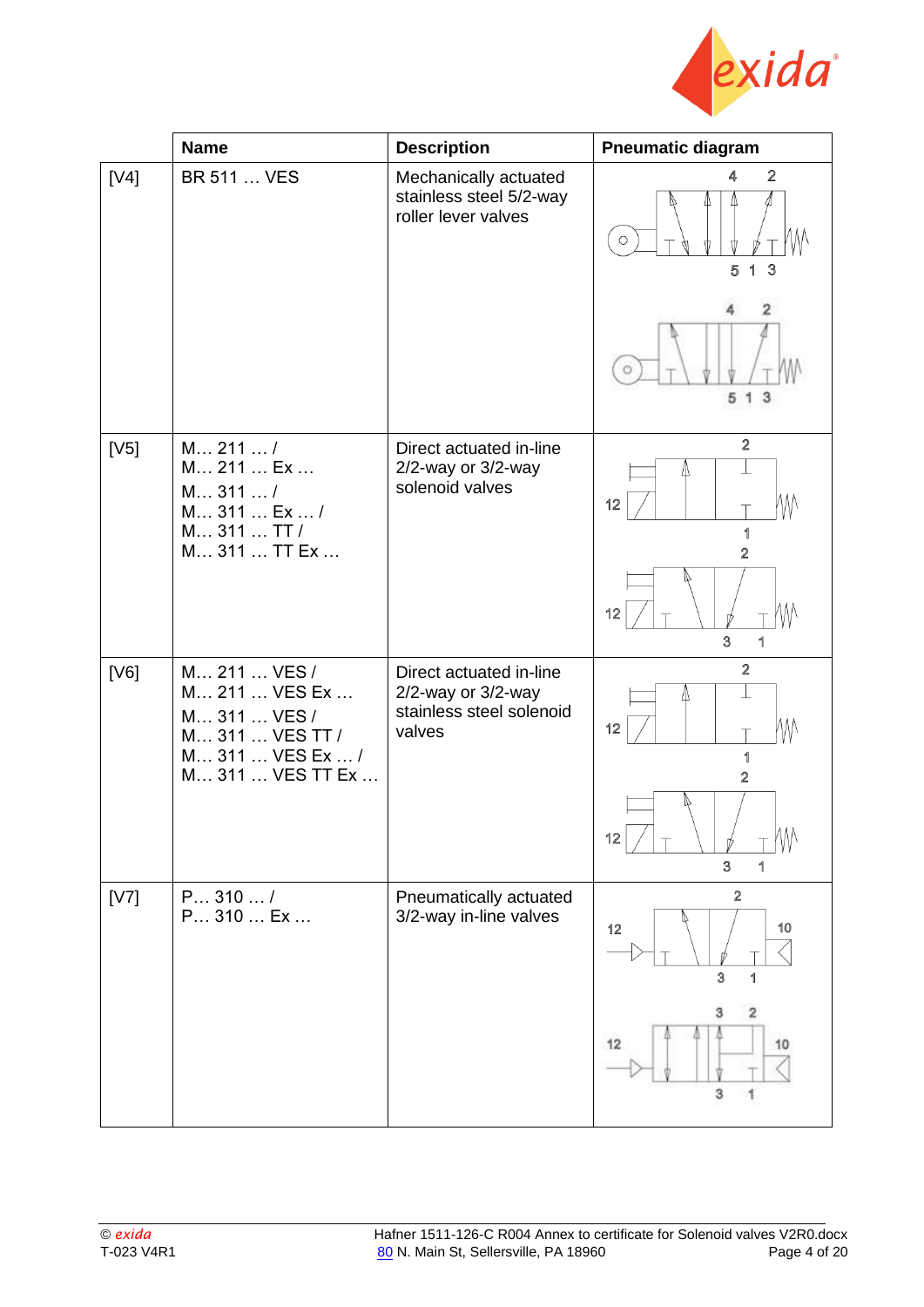

|               | <b>Name</b>                                                    | <b>Description</b>                                                                                        | <b>Pneumatic diagram</b>                           |
|---------------|----------------------------------------------------------------|-----------------------------------------------------------------------------------------------------------|----------------------------------------------------|
| [V8]          | P 310  VES /<br>P 310  VES Ex<br>P 311  VES /<br>P 311  VES Ex | Pneumatically actuated<br>3/2-way in-line stainless<br>steel valves without and<br>with mechanical spring | $\overline{2}$<br>12<br>10<br>3<br>1               |
|               |                                                                |                                                                                                           | 12<br>10<br>3                                      |
|               |                                                                |                                                                                                           | $\overline{2}$<br>12<br>$\overline{3}$<br>1        |
|               |                                                                |                                                                                                           | $\overline{\mathbf{2}}$<br>з<br>12<br>10<br>3<br>1 |
| [V9]<br>[V9b] | P 310  TT<br>P 310  TT Ex<br>P 310 TT AIR/<br>P 310 TT AIR Ex  | Low temperature<br>pneumatically actuated<br>3/2-way valves                                               | $\overline{2}$<br>10<br>12<br>1<br>3               |
|               |                                                                |                                                                                                           | 2<br>3<br>12<br>10<br>3                            |
| $[V10]$       | P 310  VES TT /<br>P 310  VES TT Ex                            | Low temperature<br>pneumatically actuated<br>3/2-way stainless steel<br>valves                            | $\overline{2}$<br>12<br>10<br>3<br>1               |
|               |                                                                |                                                                                                           | 12<br>10<br>3                                      |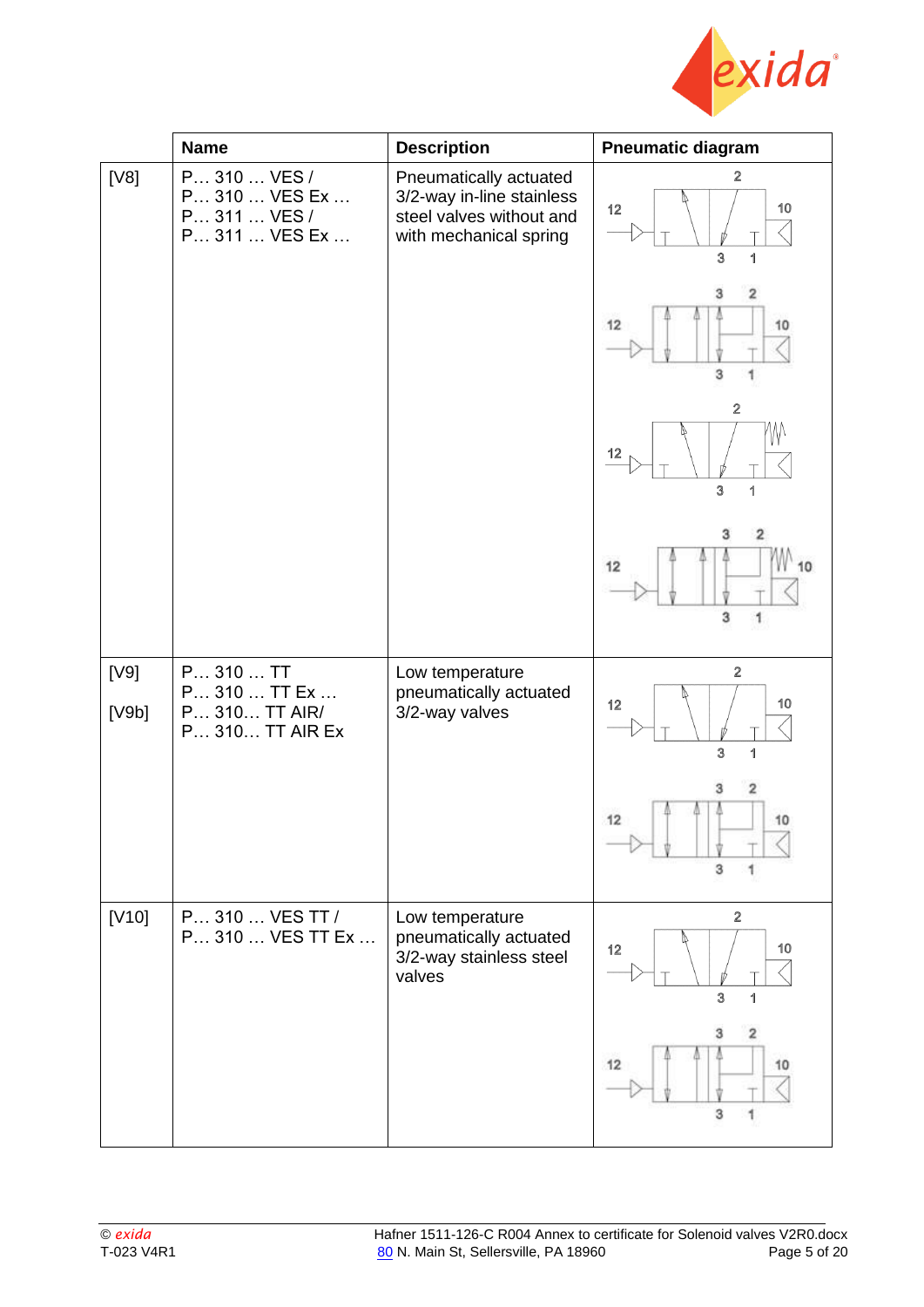

|         | <b>Name</b>                                                     | <b>Description</b>                                                                                       | <b>Pneumatic diagram</b>              |
|---------|-----------------------------------------------------------------|----------------------------------------------------------------------------------------------------------|---------------------------------------|
| [V11]   | P311/<br>P 311  Ex                                              | Pneumatically actuated<br>3/2-way in-line valves<br>with mechanical spring                               | 2<br>12<br>3<br>з<br>2<br>12          |
|         |                                                                 |                                                                                                          | 3                                     |
| $[V12]$ | P 311  TT /<br>P 311  TT Ex<br>P 311 TT AIR/<br>P 311 TT AIR Ex | Low temperature<br>pneumatically actuated<br>3/2-way valves with<br>mechanical spring                    | $\overline{2}$<br>12<br>3<br>1        |
|         |                                                                 |                                                                                                          | $\overline{2}$<br>з<br>12<br>3        |
| $[V13]$ | P 311  VES TT /<br>P 311  VES TT Ex                             | Low temperature<br>pneumatically actuated<br>3/2-way stainless steel<br>valves with mechanical<br>spring | $\overline{2}$<br>12<br>3<br>1        |
|         |                                                                 |                                                                                                          | 10<br>12<br>3<br>1                    |
| $[V14]$ | P 510 /<br>P 510  Ex                                            | Pneumatically actuated<br>5/2-way in-line valves                                                         | $\mathbf 2$<br>4<br>12<br>14<br>5 1 3 |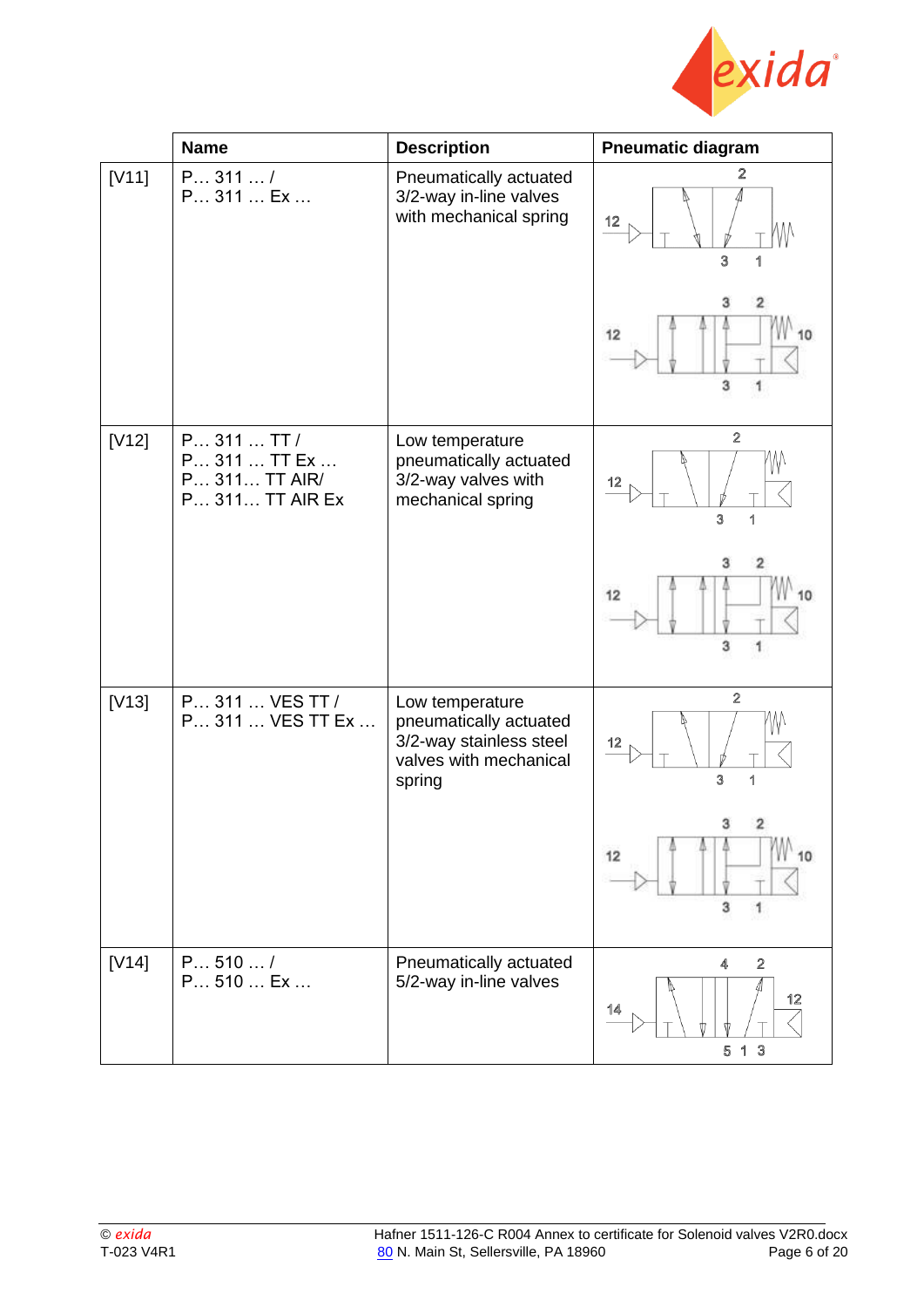

|         | <b>Name</b>                                                     | <b>Description</b>                                                                    | <b>Pneumatic diagram</b>                                         |
|---------|-----------------------------------------------------------------|---------------------------------------------------------------------------------------|------------------------------------------------------------------|
| $[V15]$ | P 510  VES /<br>P 510  VES Ex<br>P 511  VES /<br>P 511  VES Ex  | Pneumatically actuated<br>5/2-way in-line stainless<br>steel valves                   | $\overline{2}$<br>12<br>14<br>$\mathbf 3$<br>5<br>$\overline{2}$ |
|         |                                                                 |                                                                                       | 14<br>$\frac{3}{2}$<br>5<br>4                                    |
|         |                                                                 |                                                                                       | 14<br>1 <sub>3</sub><br>5                                        |
| [V16]   | P 510 T T /<br>P 510  TT Ex<br>P 510 TT AIR/<br>P 510 TT AIR Ex | Low temperature<br>pneumatically actuated<br>5/2-way valves                           | $\overline{2}$<br>4<br>12<br>14<br>$\overline{3}$<br>5<br>1      |
| $[V17]$ | P 510  VES TT /<br>P 510  VES TT Ex                             | Low temperature<br>pneumatically actuated<br>5/2-way stainless steel<br>valves        | $\overline{2}$<br>4<br>12<br>14<br>$\mathbf{3}$<br>5<br>1        |
| [V18]   | P 511 /<br>P 511  Ex                                            | Pneumatically actuated<br>5/2-way in-line valves<br>with mechanical spring            | 4<br>$\mathbf{2}$<br>14<br>3<br>5<br>2                           |
|         |                                                                 |                                                                                       | 14<br>513                                                        |
| $[V19]$ | P 511 T T /<br>P 511  TT Ex<br>P 511 TT AIR/<br>P 511 TT AIR Ex | Low temperature<br>pneumatically actuated<br>5/2-way valves with<br>mechanical spring | $\overline{2}$<br>4<br>14<br>3<br>5<br>4<br>$\overline{2}$       |
|         |                                                                 |                                                                                       | 12<br>14<br>513                                                  |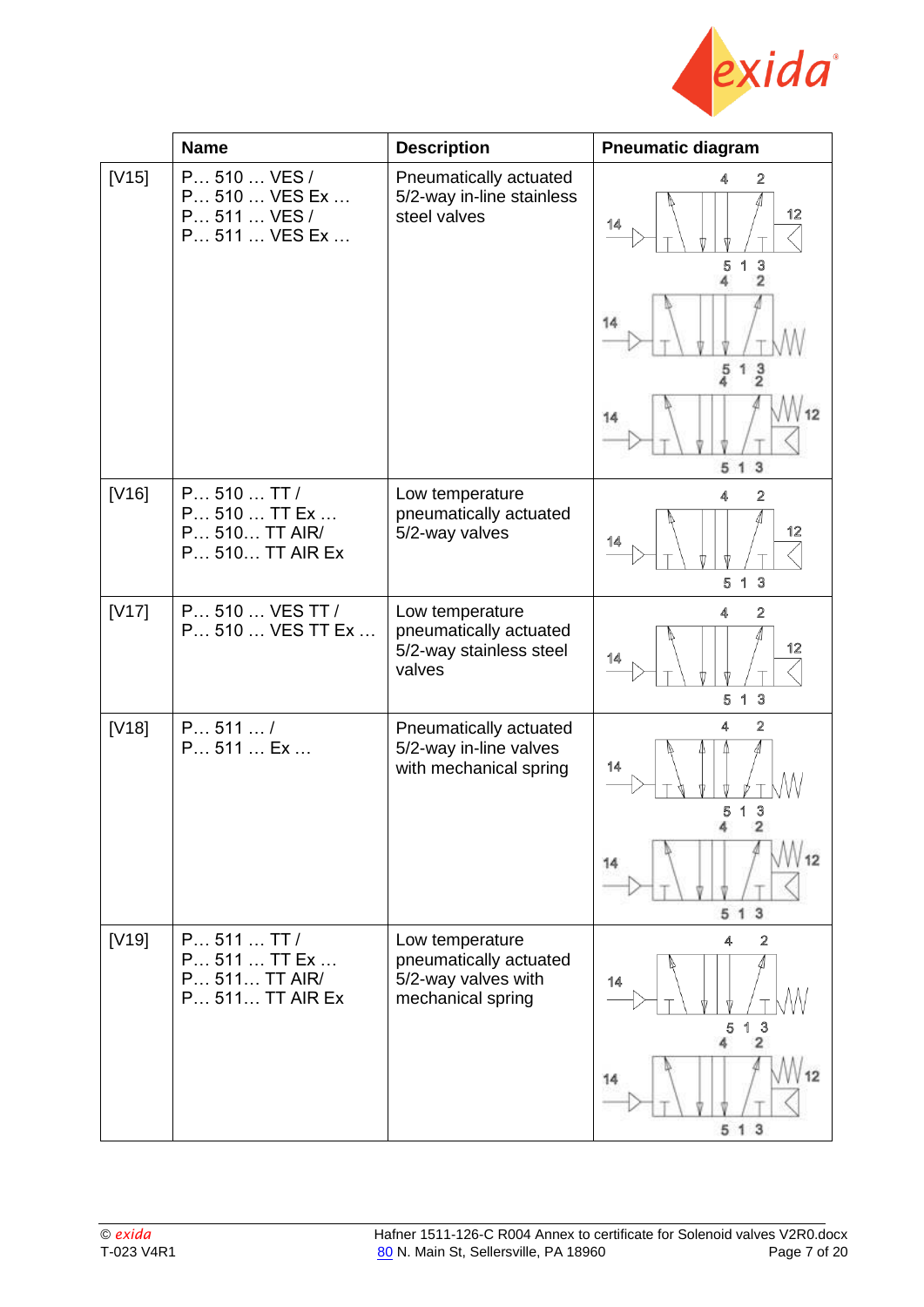

|                   | <b>Name</b>                                                     | <b>Description</b>                                                                                       | <b>Pneumatic diagram</b>                                                                                                                 |
|-------------------|-----------------------------------------------------------------|----------------------------------------------------------------------------------------------------------|------------------------------------------------------------------------------------------------------------------------------------------|
| [V20]             | P 511  VES TT /<br>P 511  VES TT Ex                             | Low temperature<br>pneumatically actuated<br>5/2-way stainless steel<br>valves with mechanical<br>spring | $\mathbf 2$<br>₫.<br>14<br>3<br>5<br>$\overline{\mathbf{2}}$<br>14<br>13<br>5                                                            |
| [V21]             | P 53 /<br>P 53_  Ex                                             | Pneumatically actuated<br>5/3-way in-line valves<br>with mechanical spring                               | 4<br>$\overline{\mathbf{2}}$<br>12<br>14<br>$5 \t1 \t3$<br>2<br>$13$ <sub>2</sub><br>5<br>513                                            |
| [V22]             | P 53_  VES<br>P 53_  VES Ex                                     | Pneumatically actuated<br>5/3-way in-line stainless<br>steel valves with<br>mechanical spring            | 2<br>4<br>12<br>14<br>$5$ 1 $3$<br>2<br>$\frac{5}{4}$ 1 $\frac{3}{2}$<br>5 1 3                                                           |
| $[V23]$<br>[V23b] | $P 53$ TT /<br>P 53_  TT Ex<br>P 53  TT AIR/<br>P 53  TT AIR Ex | Low temperature<br>pneumatically actuated<br>5/3-way valves with<br>mechanical spring                    | 4<br>$\overline{\mathbf{2}}$<br>M<br>12<br>14<br>$5$ 1 $3$<br>$\overline{\mathbf{2}}$<br>4<br>14<br>1 <sub>2</sub><br>$rac{5}{4}$<br>513 |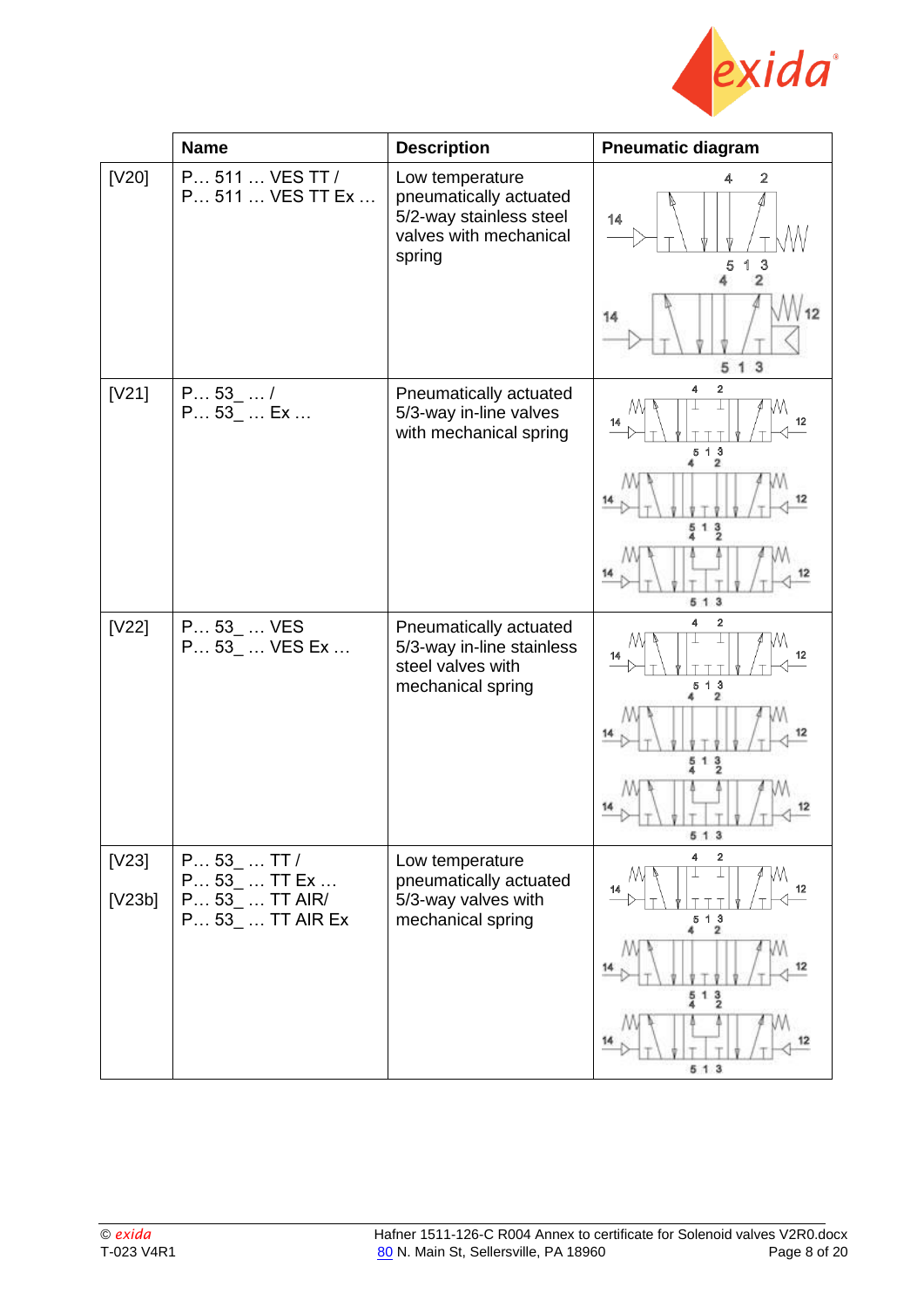

|         | <b>Name</b>                                                                | <b>Description</b>                                                                                       | <b>Pneumatic diagram</b>                                                                  |
|---------|----------------------------------------------------------------------------|----------------------------------------------------------------------------------------------------------|-------------------------------------------------------------------------------------------|
| $[V24]$ | P 53_  VES TT /<br>P 53_  VES TT Ex                                        | Low temperature<br>pneumatically actuated<br>5/3-way stainless steel<br>valves with mechanical<br>spring | 2<br>M<br>14<br>12<br>513<br>$\overline{\mathbf{2}}$<br>4<br>3<br>51                      |
| [V25]   | M 210 /<br>M 210  Ex<br>M 211 /<br>M 211  Ex                               | Pilot operated 2/2-way<br>in-line solenoid valves                                                        | $\overline{2}$<br>12<br>10<br>1<br>$\overline{\mathbf{2}}$<br>/\\/ 10<br>12<br>1          |
| [V26]   | M 210  VES /<br>M 210  VES Ex<br>M 211  VES /<br>M 211  VES Ex             | Pilot operated 2/2-way<br>in-line stainless steel<br>solenoid valves                                     | $\overline{2}$<br>12<br>10<br>1<br>$\overline{\mathbf{2}}$<br>$M_{10}$<br>12<br>1         |
| [V27]   | M 210  TT /<br>M 210  TT Ex<br>M 211  TT /<br>M 211  TT Ex                 | Low temperature pilot<br>operated 2/2-way in-line<br>solenoid valves                                     | $\overline{2}$<br>12<br>10<br>1<br>$\overline{\mathbf{2}}$<br>M\ <sub>10</sub><br>12<br>1 |
| [V28]   | M 210  VES TT /<br>M 210  VES TT Ex<br>M 211  VES TT /<br>M 211  VES TT Ex | Low temperature pilot<br>operated 2/2-way in-line<br>stainless steel solenoid<br>valves                  | $\overline{2}$<br>12<br>10<br>1<br>$\overline{\mathbf{2}}$<br>/W 10<br>12                 |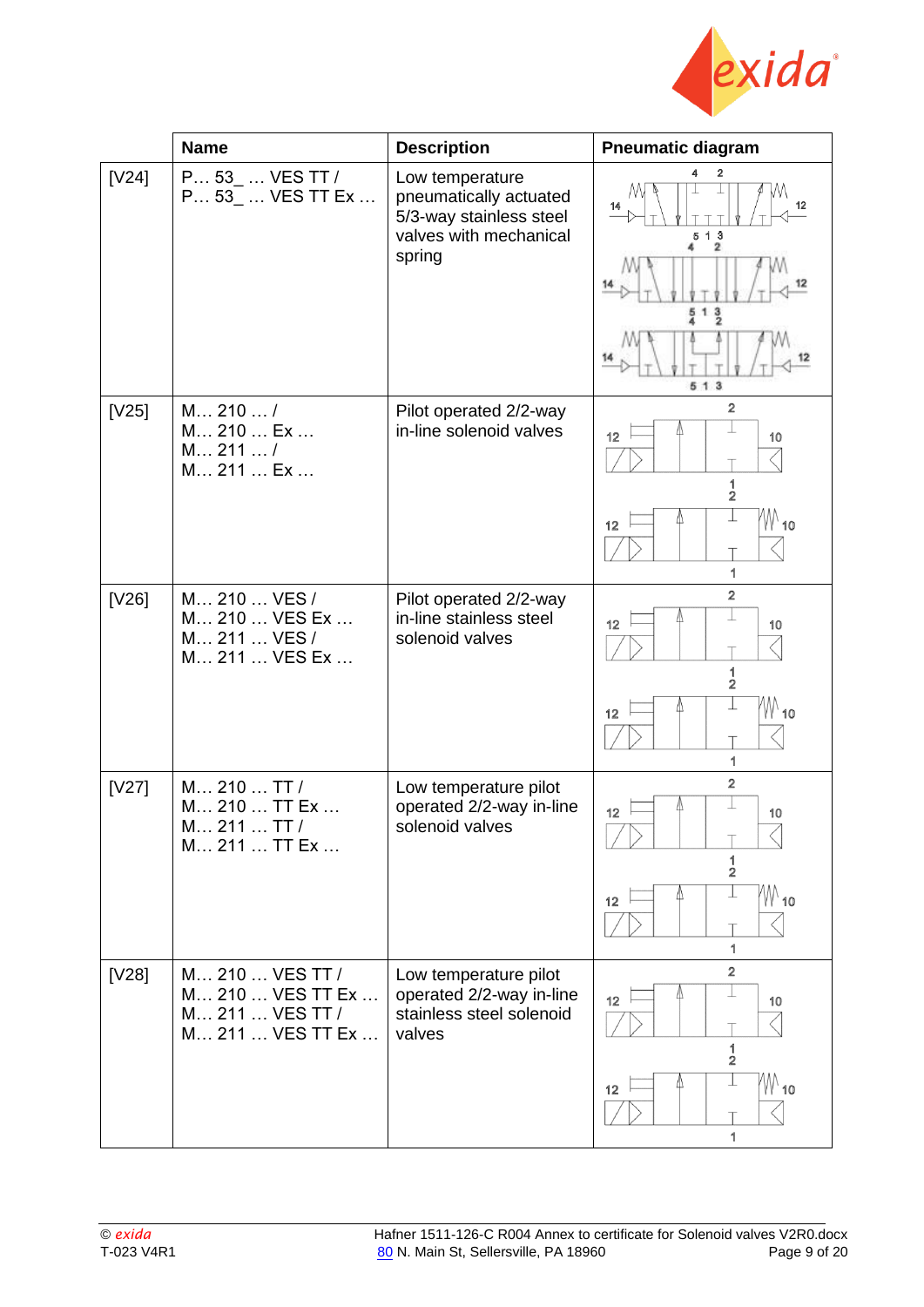

|                 | <b>Name</b>                                                                                                                            | <b>Description</b>                                                    | <b>Pneumatic diagram</b>                                                                                                        |
|-----------------|----------------------------------------------------------------------------------------------------------------------------------------|-----------------------------------------------------------------------|---------------------------------------------------------------------------------------------------------------------------------|
| [V29]           | M310/<br>M 310  Ex<br>M311/<br>M 311  Ex                                                                                               | Pilot operated in-line<br>3/2-way solenoid valves                     | $\overline{2}$<br>12<br>10<br>3<br>2<br>W<br>12<br>3<br>1<br>$\overline{2}$<br>ä<br>12<br>10<br>3<br>1                          |
| [V30]           | M 310  VES /<br>M 310  VES Ex<br>M 311  VES /<br>M 311  VES Ex                                                                         | Pilot operated in-line<br>3/2-way stainless steel<br>solenoid valves  | $\overline{2}$<br>12<br>3<br>1<br>$\mathbf 2$<br>12<br>3<br>1<br>$\overline{2}$<br>3<br>12<br>10<br>з                           |
| [V31]<br>[V31b] | M 310  TT /<br>M 310  TT Ex<br>M 311  TT /<br>M 311  TT Ex<br>M 310  TT AIR/<br>M 310  TT AIR Ex<br>M 311  TT AIR/<br>M 311  TT AIR Ex | Pilot operated low<br>temperature in-line 3/2-<br>way solenoid valves | $\overline{2}$<br>M)<br>12<br>3<br>1<br>$\mathbf 2$<br>ИM<br>12<br>3<br>1<br>$\overline{\mathbf{2}}$<br>3<br>12<br>10<br>1<br>3 |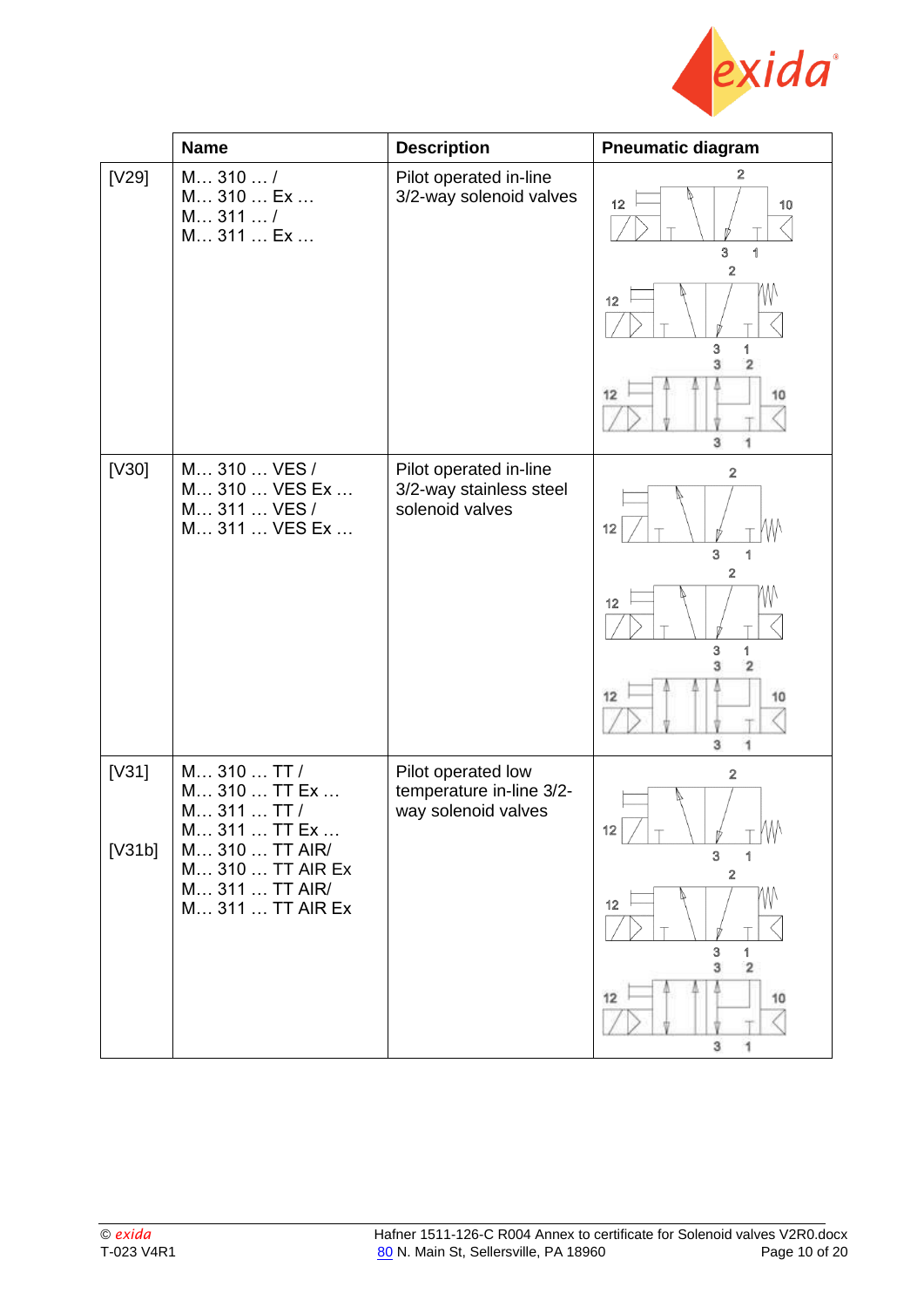

|         | <b>Name</b>                                                                    | <b>Description</b>                                                                       | <b>Pneumatic diagram</b>                                                              |
|---------|--------------------------------------------------------------------------------|------------------------------------------------------------------------------------------|---------------------------------------------------------------------------------------|
| $[V]$   | M 310  VES TT /<br>M 310  VES TT Ex<br>M 311  VES TT /<br>M 311  VES TT Ex     | Pilot operated low<br>temperature in-line 3/2-<br>way stainless steel<br>solenoid valves | 2<br>12<br>3<br>1<br>$\boldsymbol{2}$                                                 |
|         |                                                                                |                                                                                          | MЛ<br>12<br>3<br>1<br>$\mathbf 2$<br>3                                                |
|         |                                                                                |                                                                                          | 12<br>10<br>3<br>1                                                                    |
| $[V33]$ | M 510 /<br>M 510  Ex<br>M 511 /<br>M 511  Ex<br>M 350  /                       | Pilot operated in-line<br>5/2-way solenoid valves                                        | $\overline{2}$<br>4<br>14<br>12<br>5 1 3<br>$\overline{2}$<br>4                       |
|         | M 350  Ex<br>M351/<br>M 351  Ex                                                |                                                                                          | W 12<br>14<br>$513$<br>4 2 Y                                                          |
|         |                                                                                |                                                                                          | 12<br>$\frac{5}{4}$ $\frac{1}{2}$ $\frac{3}{Y}$                                       |
|         |                                                                                |                                                                                          | 12<br>5 1 3                                                                           |
| [V34]   | M 510  VES /<br>M 510  VES Ex<br>M 511  VES /<br>M 511  VES Ex<br>M 350  VES / | Pilot operated in-line<br>5/2-way stainless steel<br>solenoid valves                     | $\overline{2}$<br>4<br>12<br>14<br>13<br>5<br>$\overline{2}$<br>4                     |
|         | M 350  VES Ex<br>M 351  VES /<br>M 351  VES Ex                                 |                                                                                          | W 12<br>14<br>$\mathbf{3}$<br>5<br>$\begin{array}{c} 1 & 3 \\ 2 & Y \end{array}$<br>4 |
|         |                                                                                |                                                                                          | 12<br>14<br>$\frac{5}{4}$ $\frac{1}{2}$ $\frac{3}{Y}$                                 |
|         |                                                                                |                                                                                          | 12<br>5 1 3                                                                           |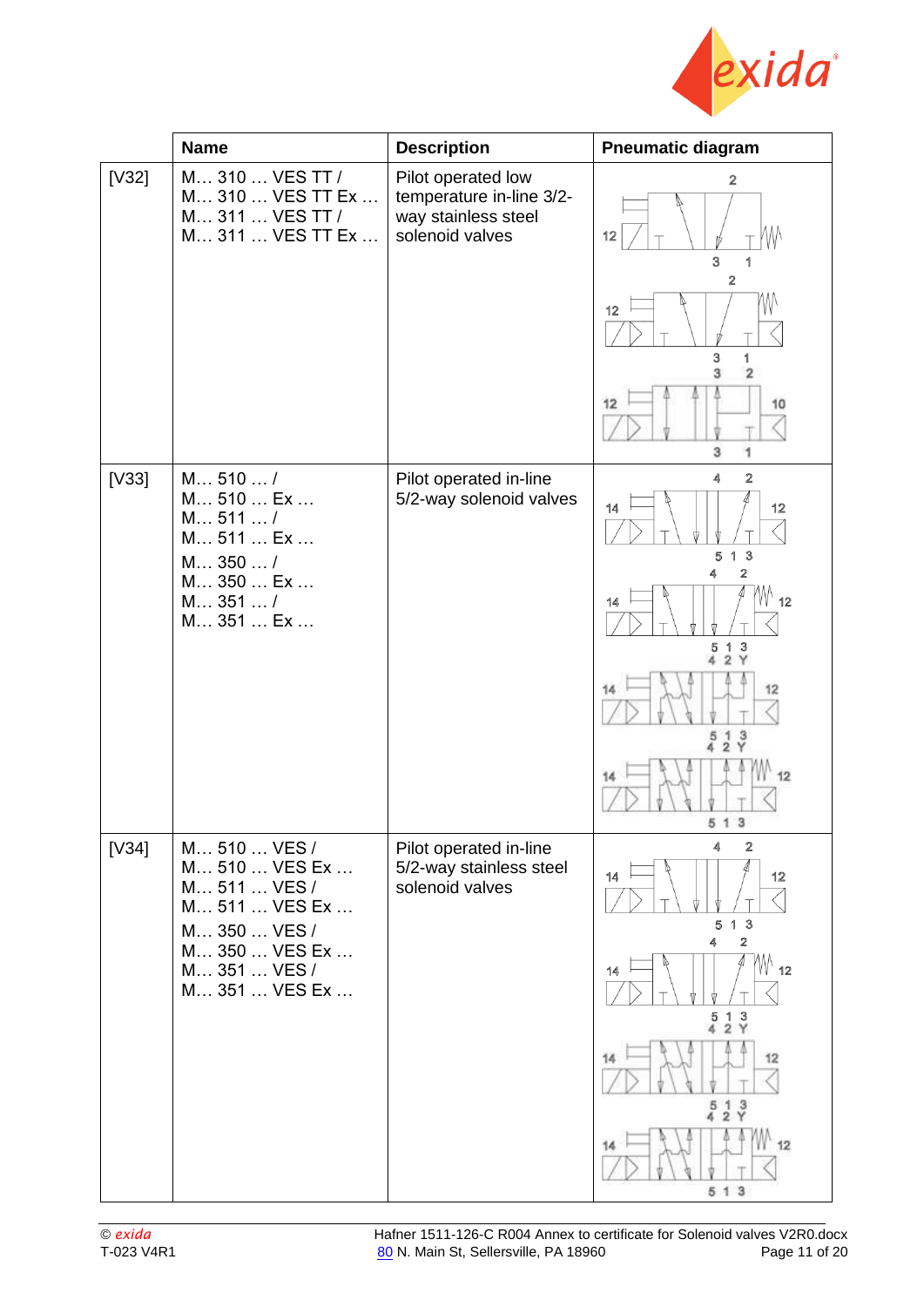

|                 | <b>Name</b>                                                                                      | <b>Description</b>                                                                                                 | <b>Pneumatic diagram</b>                                                               |
|-----------------|--------------------------------------------------------------------------------------------------|--------------------------------------------------------------------------------------------------------------------|----------------------------------------------------------------------------------------|
| $[1]$           | M 510  TT /<br>M 510  TT Ex<br>M 510  TT AIR/<br>M 510  TT AIR Ex<br>M 350  TT /<br>M 350  TT Ex | Pilot operated low<br>temperature in-line 5/2-<br>way solenoid valves                                              | 2<br>14<br>12<br>5 1 3<br>4 2 Y<br>12<br>14<br>3<br>5 <sub>1</sub>                     |
| $[V36]$         | M 510  VES TT /<br>M 510  VES TT Ex<br>M 350  VES TT /<br>M 350  VES TT Ex                       | Pilot operated low<br>temperature in-line 5/2-<br>way stainless steel<br>solenoid valves                           | $\overline{2}$<br>4<br>14<br>12<br>13<br>5<br>2Y<br>12<br>14<br>1<br>$\mathbf{3}$<br>5 |
| [V37]<br>[V37b] | M 511  TT /<br>M 511  TT Ex<br>M 351  TT /<br>M 351  TT Ex<br>M 511  TT AIR/                     | Pilot operated low<br>temperature in-line 5/2-<br>way solenoid valves with<br>mechanical spring                    | 4<br>$\overline{2}$<br>W 12<br>14<br>3<br>5<br>-1<br>2 Y                               |
|                 | M 511  TT AIR Ex                                                                                 |                                                                                                                    | 12<br>14<br>3<br>5<br>1                                                                |
| [V38]           | M 511  VES TT /<br>M 511  VES TT Ex<br>M 351  VES TT /<br>M 351  VES TT Ex                       | Pilot operated low<br>temperature in-line 5/2-<br>way stainless steel<br>solenoid valves with<br>mechanical spring | $\overline{2}$<br>4<br>W 12<br>14<br>5 1 3<br>4 2 Y                                    |
|                 |                                                                                                  |                                                                                                                    | 12<br>14<br>513                                                                        |
| $[V39]$         | M 53 /<br>M 53_  Ex                                                                              | Pilot operated in-line<br>5/3-way solenoid valves                                                                  | 4<br>2<br>14<br>5 1 3<br>4<br>$\overline{2}$                                           |
|                 |                                                                                                  |                                                                                                                    | 14<br>513<br>2                                                                         |
|                 |                                                                                                  |                                                                                                                    | 513                                                                                    |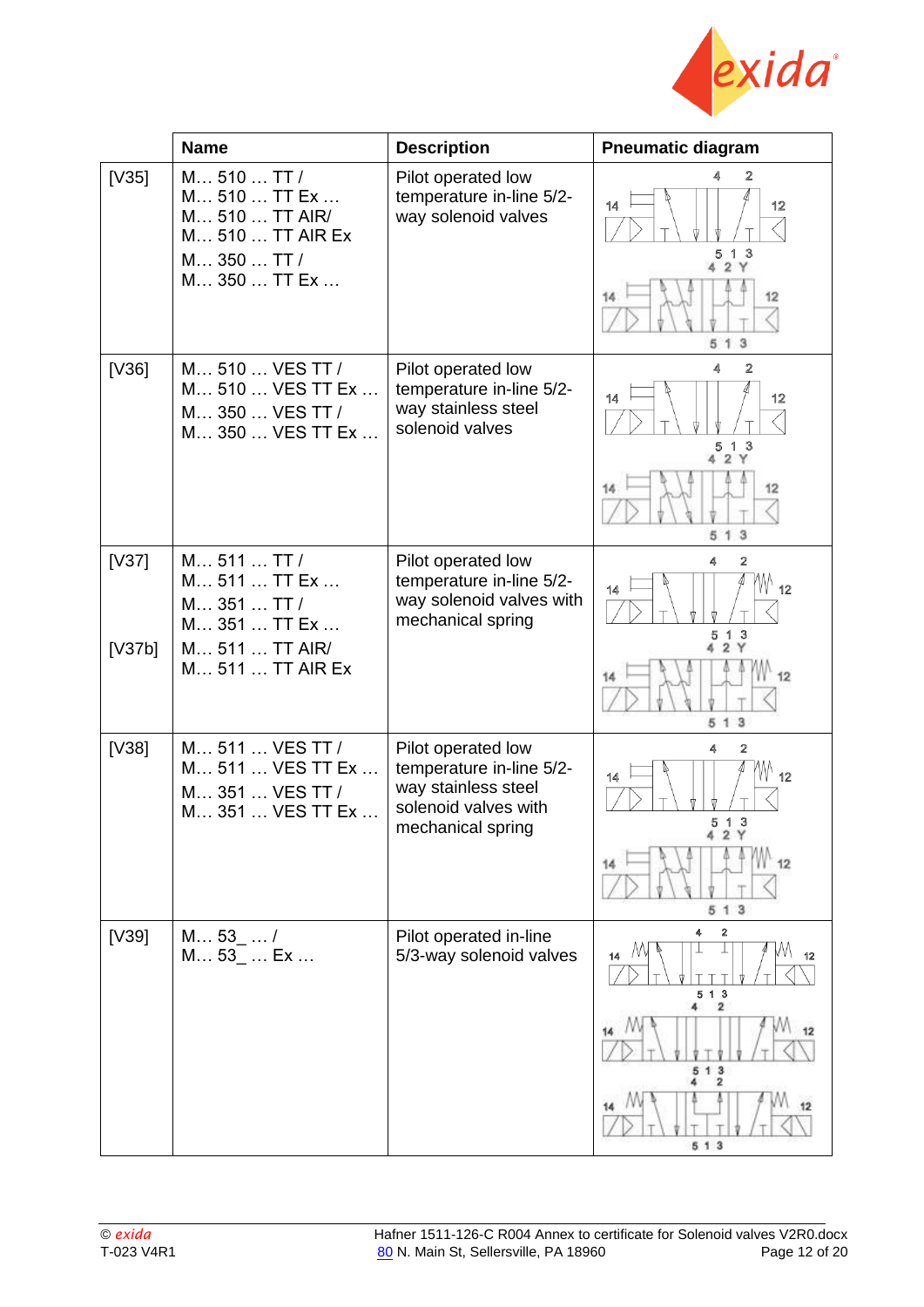

|                 | <b>Name</b>                                                     | <b>Description</b>                                                                       | <b>Pneumatic diagram</b>                                      |
|-----------------|-----------------------------------------------------------------|------------------------------------------------------------------------------------------|---------------------------------------------------------------|
| [V40]           | M 53_  VES /<br>M 53_  VES Ex                                   | Pilot operated in-line<br>5/3-way stainless steel<br>solenoid valves                     | 2<br>M<br>12<br>14<br>5 1 3                                   |
|                 |                                                                 |                                                                                          | 4<br>$\overline{\mathbf{2}}$<br>3<br>1<br>5<br>$\overline{2}$ |
|                 |                                                                 |                                                                                          | 513                                                           |
| [V41]<br>[V41b] | M 53 TT /<br>M 53_  TT Ex<br>M 53_  TT AIR/<br>M 53_  TT AIR Ex | Pilot operated low<br>temperature in-line 5/3-<br>way solenoid valves                    | $\mathbf 2$<br>4<br>12<br>14<br>513                           |
|                 |                                                                 |                                                                                          | $\mathbf{z}$<br>3<br>1<br>2                                   |
|                 |                                                                 |                                                                                          | 513                                                           |
| [V42]           | M 53_  VES TT /<br>M 53_  VES TT Ex                             | Pilot operated low<br>temperature in-line 5/3-<br>way stainless steel<br>solenoid valves | $\boldsymbol{2}$<br>4<br>14<br>5 1 3<br>2                     |
|                 |                                                                 |                                                                                          | 14<br>513                                                     |
|                 |                                                                 |                                                                                          | 513                                                           |
| $[V43]$         | ME. 211/<br>ME. 211 Ex<br>ME. 311/<br>ME. 311 Ex                | External pilot feed<br>operated 2/2-way or 3/2<br>way in-line solenoid<br>valves         | $\overline{2}$<br>10<br>ИM<br>12<br>1<br>$\overline{2}$       |
|                 |                                                                 |                                                                                          | 3<br>1<br>12                                                  |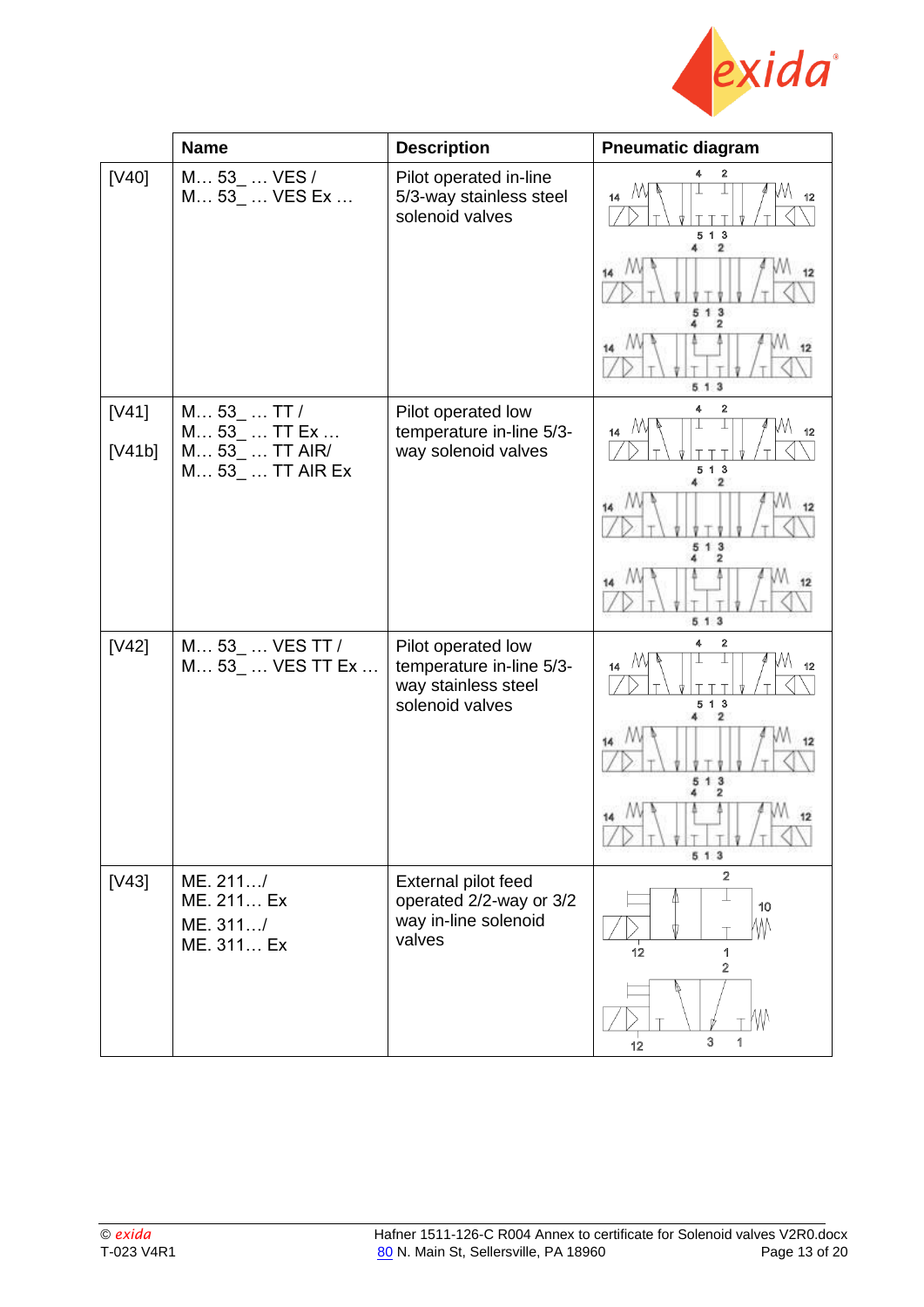

|       | <b>Name</b>                                                                                | <b>Description</b>                                                                                                  | <b>Pneumatic diagram</b>                                     |  |  |
|-------|--------------------------------------------------------------------------------------------|---------------------------------------------------------------------------------------------------------------------|--------------------------------------------------------------|--|--|
| [V44] | ME. 211 VES/<br><b>ME. 211 VES Ex</b><br>ME. 311 VES/<br><b>ME. 311 VES Ex</b>             | External pilot feed<br>operated 2/2-way or 3/2<br>way in-line stainless<br>steel solenoid valves                    | $\overline{2}$<br>W<br>10<br>WV<br>12<br>1<br>$\overline{2}$ |  |  |
|       |                                                                                            |                                                                                                                     | 3<br>1<br>12                                                 |  |  |
| [V45] | ME. 211 TT/<br>ME. 211 TT Ex<br>ME. 311 TT/<br>ME. 311 TT Ex/                              | Low temperature<br>external pilot feed<br>operated 2/2-way or 3/2<br>way in-line solenoid<br>valves                 | $\overline{2}$<br>10<br>WV<br>12<br>1<br>$\overline{2}$      |  |  |
|       |                                                                                            |                                                                                                                     | 3<br>1<br>12                                                 |  |  |
| [V46] | ME. 211 VES TT/<br><b>ME. 211 VES TT Ex</b><br>ME. 311 VES TT/<br><b>ME. 311 VES TT Ex</b> | Low temperature<br>external pilot feed<br>operated 2/2-way or 3/2<br>way in-line stainless<br>steel solenoid valves | $\overline{2}$<br>10<br>W<br>12<br>1<br>2                    |  |  |
|       |                                                                                            |                                                                                                                     | 3<br>1<br>12                                                 |  |  |
| [V47] | ME. 311 TT AIR/<br><b>ME. 311 TT AIR Ex</b>                                                | Low temperature<br>external pilot feed<br>operated 3/2-way in-line<br>solenoid valves                               | $\mathbf{2}$<br>12<br>3                                      |  |  |
| [V48] | ME. 511/<br>ME. 511 Ex                                                                     | External pilot feed<br>operated 5/2-way in-line<br>solenoid valves                                                  | 4<br>$\mathbf{2}$<br>5 1 3<br>14                             |  |  |
| [V49] | ME. 511 VES/<br>ME. 511 VES Ex                                                             | External pilot feed<br>operated 5/2-way in-line<br>stainless steel solenoid<br>valves                               | 4<br>$\overline{2}$<br>W<br>5 1 3<br>14                      |  |  |
| [V50] | ME. 511 TT/<br>ME. 511 TT Ex                                                               | Low temperature<br>external pilot feed<br>operated 5/2-way in-line<br>solenoid valves                               | 4<br>$\overline{2}$<br>5 1 3<br>14                           |  |  |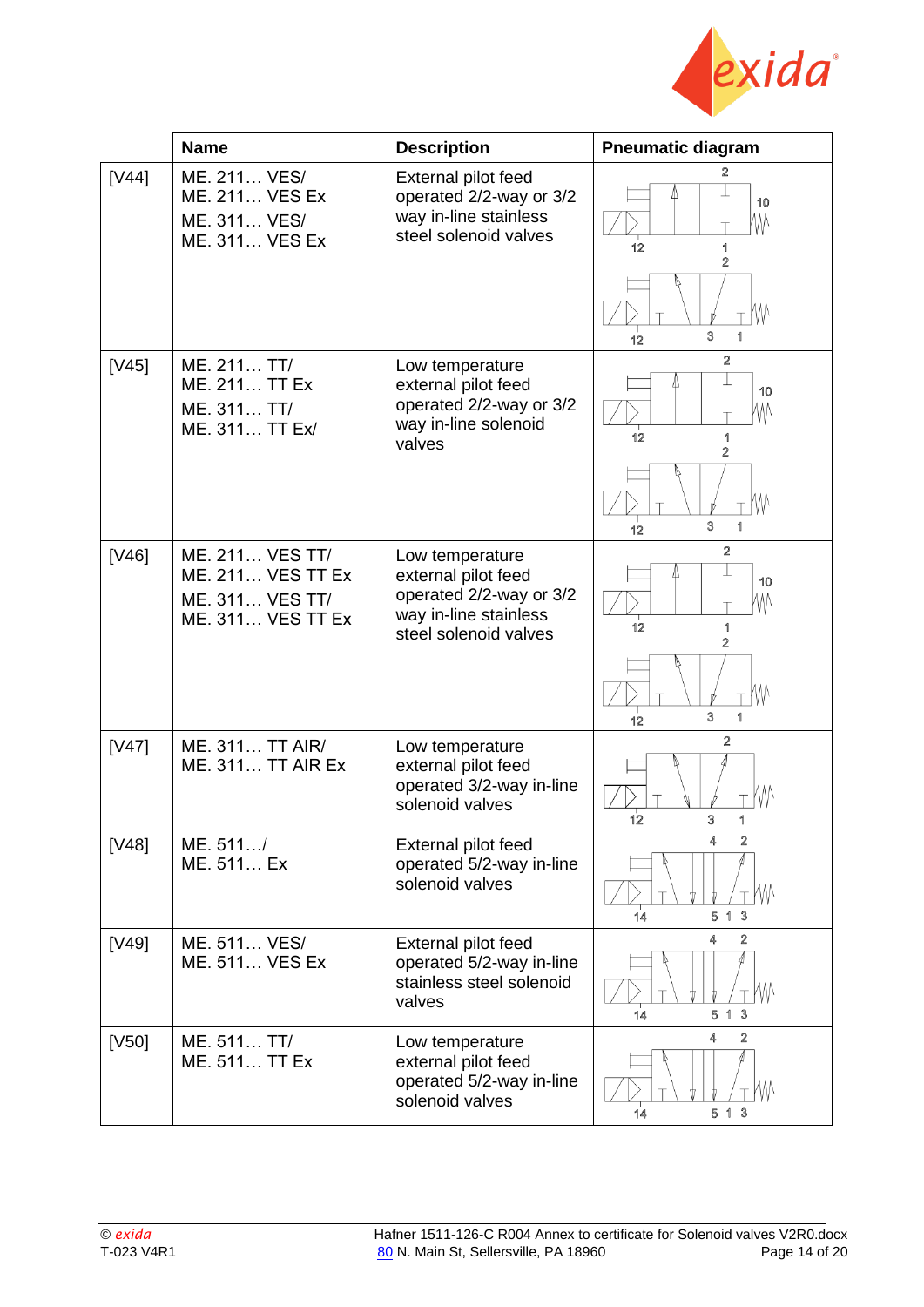

|         | <b>Name</b>                                 | <b>Description</b>                                                                                       | <b>Pneumatic diagram</b>                                                    |
|---------|---------------------------------------------|----------------------------------------------------------------------------------------------------------|-----------------------------------------------------------------------------|
| $[V51]$ | ME. 511 VES TT/<br><b>ME. 511 VES TT Ex</b> | Low temperature<br>external pilot feed<br>operated 5/3-way in-line<br>stainless steel solenoid<br>valves | $\overline{\mathbf{2}}$<br>4<br>W<br>5 1 3<br>14                            |
| [V52]   | ME. 511 TT AIR/<br><b>ME. 511 TT AIR Ex</b> | Low temperature<br>external pilot feed<br>operated 5/2-way in-line<br>solenoid valves                    | $\mathbf{2}$<br>4<br>ИW<br>5 1 3<br>14                                      |
| [V53]   | ME. $53$ <sub></sub> /<br>ME. 53_ Ex        | External pilot feed<br>operated 5/3-way in-line<br>solenoid valves                                       | 4<br>$\overline{\mathbf{2}}$<br>14<br>513<br>12<br>$\overline{2}$           |
|         |                                             |                                                                                                          | 14<br>5 1 3<br>12<br>2                                                      |
|         |                                             |                                                                                                          | 513<br>12<br>14                                                             |
| [V54]   | ME. 53_ VES/<br>ME. 53_ VES Ex              | External pilot feed<br>operated 5/3-way in-<br>line stainless steel<br>solenoid valves                   | 2<br>4<br>513<br>14<br>12<br>2<br>4                                         |
|         |                                             |                                                                                                          | 14<br>5 1 3<br>12<br>2<br>4                                                 |
|         |                                             |                                                                                                          | 12<br>$14^{1}$<br>5 1 3                                                     |
| [V55]   | ME. 53_ TT/<br>ME. 53  TT Ex                | Low temperature<br>external pilot feed<br>operated 5/3-way in-line<br>solenoid valves                    | 4<br>2<br>M<br>$\overline{14}$<br>513<br>12<br>$\overline{\mathbf{2}}$<br>4 |
|         |                                             |                                                                                                          | МĪ<br>14<br>5 1 3<br>12<br>2<br>4                                           |
|         |                                             |                                                                                                          | M<br>5 1 3<br>14<br>12                                                      |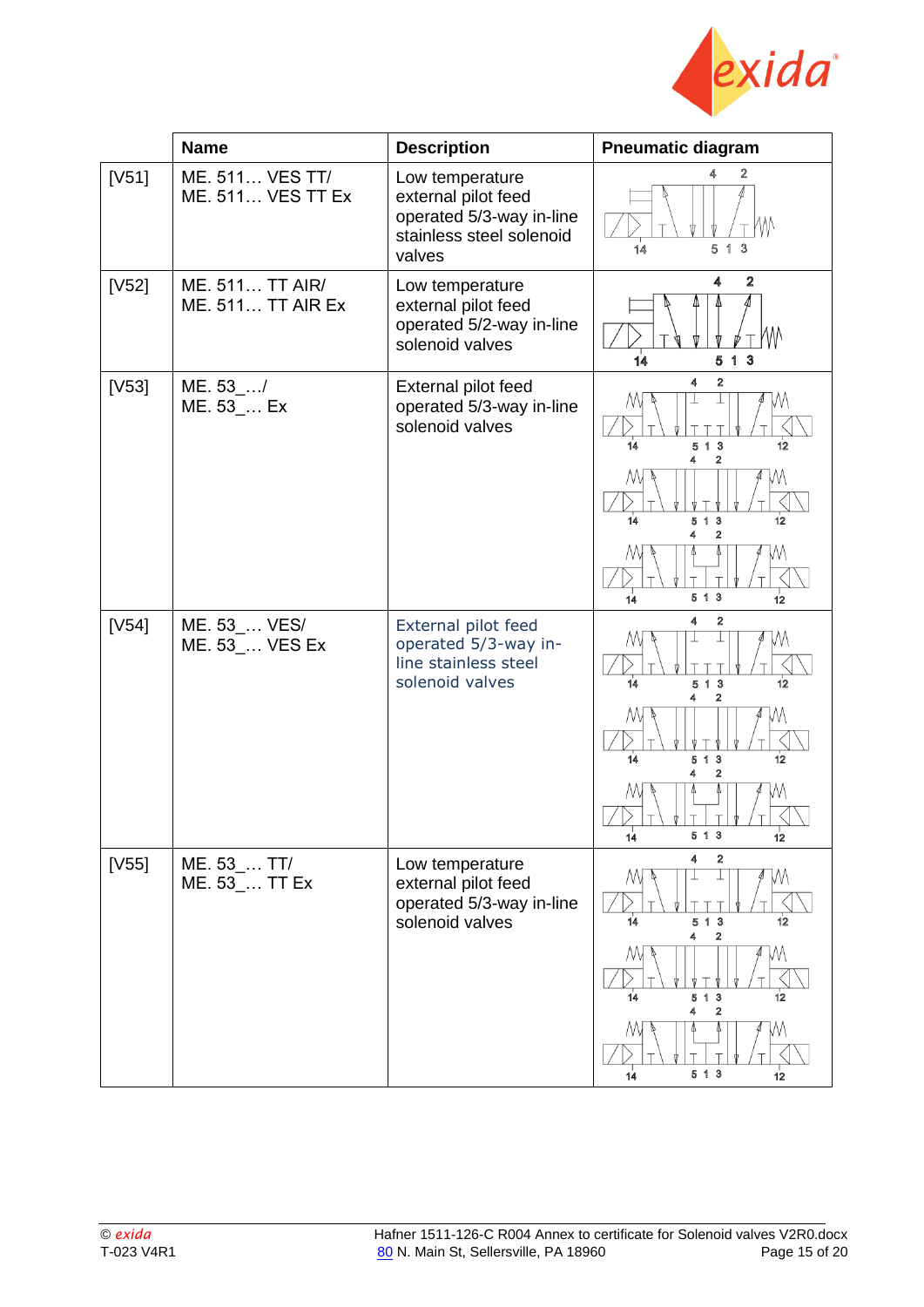

|         | <b>Name</b>                          | <b>Description</b>                                                                                       | <b>Pneumatic diagram</b>                                                                                                 |
|---------|--------------------------------------|----------------------------------------------------------------------------------------------------------|--------------------------------------------------------------------------------------------------------------------------|
| [V56]   | ME. 53  VES TT/<br>ME. 53_ VES TT Ex | Low temperature<br>external pilot feed<br>operated 5/3-way in-line<br>stainless steel solenoid<br>valves | 4<br>2<br>1 <sub>3</sub><br>12<br>14<br>5<br>2<br>M<br>14<br>5 1 3<br>12<br>/VV<br>5 1 3<br>14<br>12                     |
| $[VS]1$ | ME. 53  TT AIR<br>ME. 53_ TT AIR Ex  | Low temperature<br>external pilot feed<br>operated 5/3-way in-line<br>solenoid valves                    | 2<br>4<br>M<br>1 <sub>3</sub><br>12<br>14<br>5<br>$\overline{2}$<br>ΛW<br>14<br>1 3<br>12<br>5<br>2<br>5 1 3<br>14<br>12 |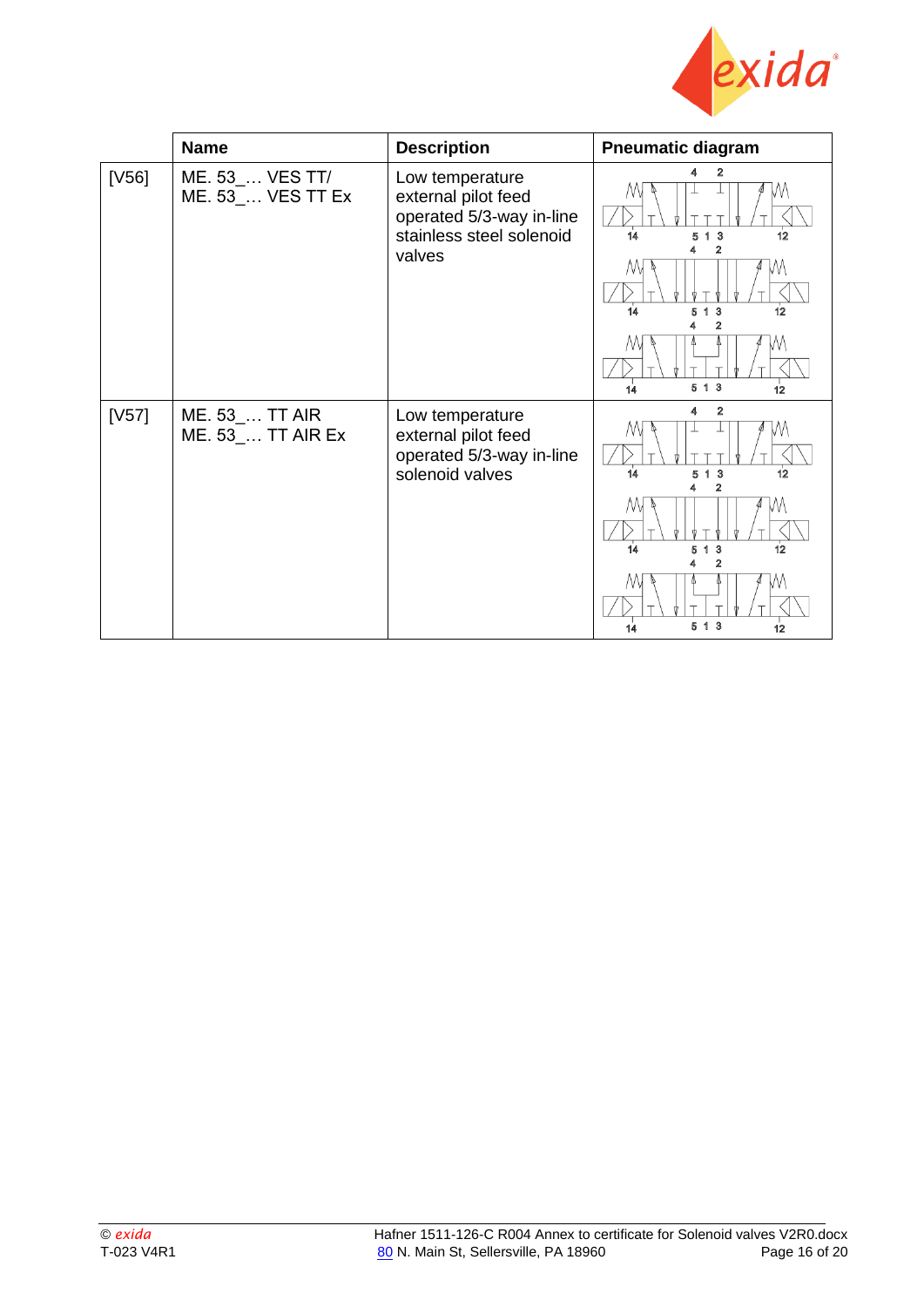

### <span id="page-16-0"></span>**2.1 Failure rates**

The table below lists the failure rates in FIT (failures / 10<sup>9</sup> hours) for the variants listed above.

|                |                | exida Profile    |                               |                  |                |              |                |                |              |  |
|----------------|----------------|------------------|-------------------------------|------------------|----------------|--------------|----------------|----------------|--------------|--|
| <b>Variant</b> |                |                  | <b>Failure rates (in FIT)</b> |                  |                |              |                |                |              |  |
|                | <b>Profile</b> | without PST      |                               |                  | with PST       |              |                |                |              |  |
|                |                | $\square$ sd     | $\square$ su                  | $\square$ pp     | $\square$ pu   | $\square$ sd | $\square$ su   | $\square$ pp   | $\square$ pu |  |
| [V1]           | 3              | $\mathbf 0$      | 3                             | $\mathbf 0$      | 312            | $\mathbf 0$  | 3              | 269            | 44           |  |
| [V2]           | 5              | $\mathbf 0$      | 3                             | $\mathbf 0$      | 377            | $\mathbf 0$  | 3              | 324            | 53           |  |
| [V3]           | 3              | $\pmb{0}$        | 3                             | $\mathbf 0$      | 452            | $\pmb{0}$    | 3              | 392            | 60           |  |
| [V4]           | 5              | $\mathbf 0$      | 3                             | $\mathbf 0$      | 545            | $\mathbf 0$  | 3              | 471            | 74           |  |
| [V5]           | 3              | $\pmb{0}$        | 75                            | $\mathbf 0$      | 5              | $\pmb{0}$    | 75             | 5              | $\mathbf 0$  |  |
| [V6]           | 5              | $\pmb{0}$        | 75                            | $\mathbf 0$      | $\overline{7}$ | $\mathbf 0$  | 75             | $\overline{7}$ | $\mathbf 0$  |  |
| [V7]           | 3              | $\pmb{0}$        | 58                            | $\mathbf 0$      | 188            | $\pmb{0}$    | 58             | 153            | 35           |  |
| [V8]           | 5              | $\pmb{0}$        | 70                            | $\mathbf 0$      | 204            | $\mathbf 0$  | 70             | 171            | 33           |  |
| [V9]           | 3              | $\mathbf 0$      | 58                            | $\mathbf 0$      | 158            | $\mathbf 0$  | 58             | 135            | 23           |  |
| [V9b]          | 3              | $\pmb{0}$        | 58                            | $\mathbf 0$      | 208            | $\pmb{0}$    | 58             | 166            | 42           |  |
| [V10]          | 5              | $\mathbf 0$      | 70                            | $\mathbf 0$      | 192            | $\pmb{0}$    | 70             | 164            | 28           |  |
| [V11]          | 3              | $\mathbf 0$      | 55                            | $\mathbf 0$      | 330            | $\pmb{0}$    | 55             | 278            | 52           |  |
| $[V12]$        | 3              | $\pmb{0}$        | 58                            | $\mathbf 0$      | 218            | $\pmb{0}$    | 58             | 191            | 27           |  |
| $[V13]$        | 5              | 0                | 70                            | $\mathbf 0$      | 264            | $\pmb{0}$    | 70             | 231            | 33           |  |
| [V14]          | 3              | 0                | 58                            | $\mathbf 0$      | 398            | $\pmb{0}$    | 58             | 338            | 60           |  |
| $[V15]$        | 5              | $\pmb{0}$        | 70                            | $\mathbf 0$      | 420            | $\pmb{0}$    | 70             | 371            | 49           |  |
| [V16]          | 3              | 0                | 58                            | $\mathbf 0$      | 338            | $\pmb{0}$    | 58             | 302            | 36           |  |
| [V17]          | 5              | $\pmb{0}$        | 70                            | $\mathbf 0$      | 408            | $\mathbf 0$  | 70             | 364            | 44           |  |
| $[V18]$        | 3              | $\pmb{0}$        | 55                            | $\boldsymbol{0}$ | 470            | $\pmb{0}$    | 55             | 401            | 69           |  |
| $[V19]$        | 3              | $\pmb{0}$        | 6                             | $\mathbf 0$      | 384            | $\pmb{0}$    | 6              | 349            | 35           |  |
| [V20]          | 5              | $\pmb{0}$        | $\overline{7}$                | $\boldsymbol{0}$ | 464            | $\pmb{0}$    | $\overline{7}$ | 421            | 43           |  |
| [V21]          | 3              | $\pmb{0}$        | 12                            | $\boldsymbol{0}$ | 454            | $\pmb{0}$    | 12             | 395            | 59           |  |
| [V22]          | 5              | $\pmb{0}$        | 13                            | $\mathbf 0$      | 473            | $\pmb{0}$    | 13             | 430            | 43           |  |
| $[V23]$        | 3              | $\pmb{0}$        | 12                            | $\boldsymbol{0}$ | 394            | $\pmb{0}$    | 12             | 359            | 35           |  |
| [V23b]         | 3              | $\pmb{0}$        | 96                            | $\boldsymbol{0}$ | 502            | $\pmb{0}$    | 96             | 424            | 78           |  |
| [V24]          | 5              | $\pmb{0}$        | 13                            | $\mathbf 0$      | 475            | $\pmb{0}$    | 13             | 432            | 43           |  |
| $[125]$        | 3              | $\boldsymbol{0}$ | 150                           | $\pmb{0}$        | 189            | $\pmb{0}$    | 150            | 154            | 35           |  |

**Table 2: Failure rates per IEC 61508:2010**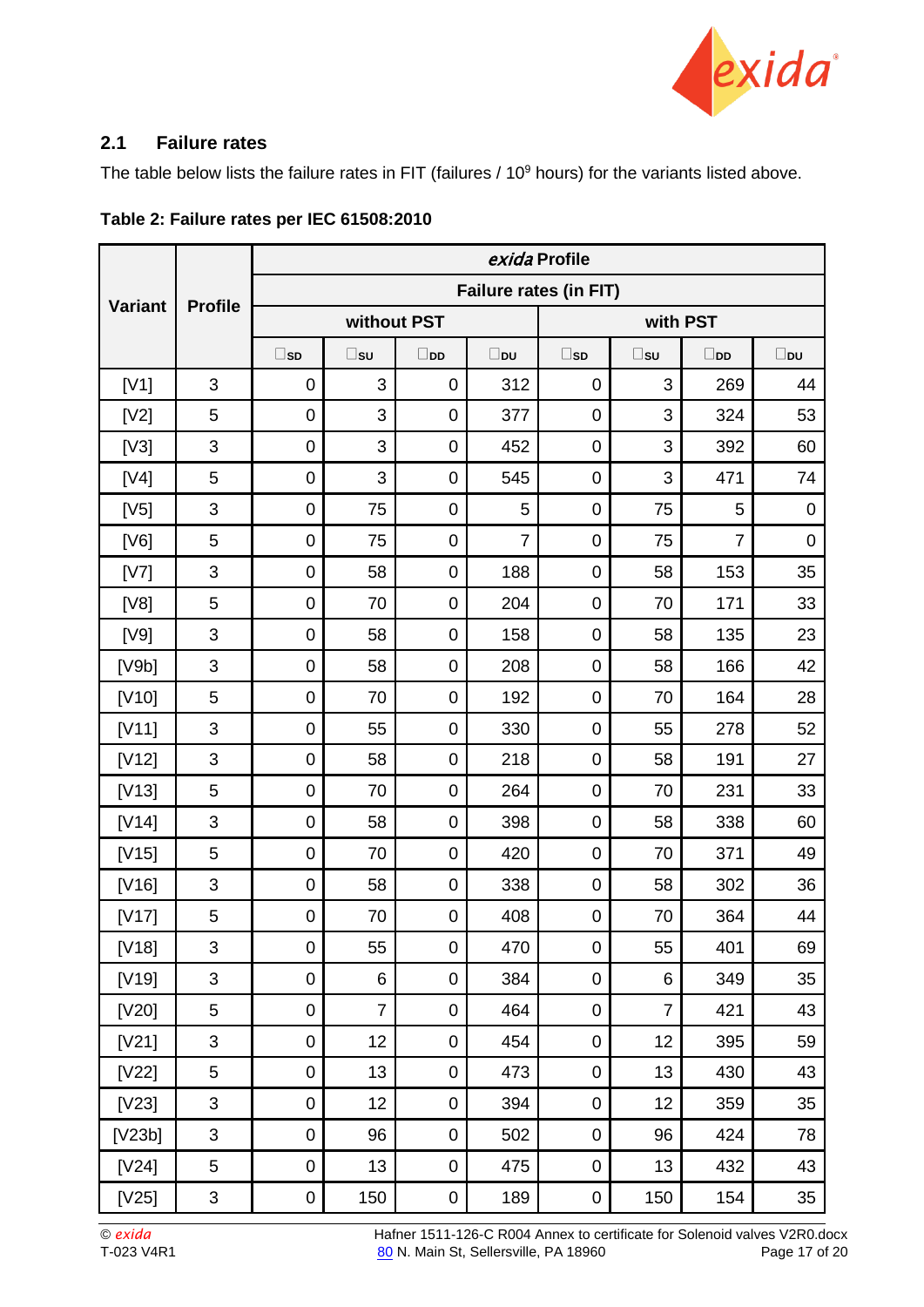

|                |                | exida Profile          |              |                  |              |                  |              |              |              |
|----------------|----------------|------------------------|--------------|------------------|--------------|------------------|--------------|--------------|--------------|
| <b>Variant</b> | <b>Profile</b> | Failure rates (in FIT) |              |                  |              |                  |              |              |              |
|                |                |                        | without PST  |                  |              | with PST         |              |              |              |
|                |                | $\square$ sd           | $\square$ su | $\square$ pp     | $\square$ pu | $\square$ sd     | $\square$ su | $\square$ pp | $\square$ pu |
| [V26]          | 5              | $\mathbf 0$            | 159          | $\mathbf 0$      | 206          | $\mathbf 0$      | 159          | 173          | 33           |
| [V27]          | $\sqrt{3}$     | $\mathbf 0$            | 147          | $\pmb{0}$        | 159          | $\mathbf 0$      | 147          | 136          | 23           |
| [V28]          | 5              | $\pmb{0}$              | 159          | $\boldsymbol{0}$ | 194          | 0                | 159          | 166          | 24           |
| [V29]          | $\mathfrak{S}$ | $\mathbf 0$            | 150          | $\pmb{0}$        | 190          | $\mathbf 0$      | 150          | 155          | 35           |
| [V30]          | 5              | $\overline{0}$         | 159          | $\pmb{0}$        | 207          | 0                | 159          | 174          | 33           |
| [V31]          | $\mathfrak{B}$ | $\pmb{0}$              | 147          | $\boldsymbol{0}$ | 160          | $\mathsf 0$      | 147          | 137          | 23           |
| [V31b]         | $\sqrt{3}$     | $\mathbf 0$            | 150          | $\pmb{0}$        | 230          | 0                | 150          | 179          | 51           |
| $[V32]$        | 5              | $\mathbf 0$            | 159          | $\pmb{0}$        | 194          | 0                | 159          | 166          | 28           |
| [V33]          | $\mathfrak{B}$ | $\mathbf 0$            | 150          | $\boldsymbol{0}$ | 400          | $\mathsf 0$      | 150          | 340          | 60           |
| [V34]          | 5              | $\mathbf 0$            | 159          | $\pmb{0}$        | 422          | 0                | 159          | 373          | 49           |
| [V35]          | $\sqrt{3}$     | $\mathbf 0$            | 347          | $\pmb{0}$        | 380          | 0                | 347          | 328          | 52           |
| [V36]          | 5              | $\pmb{0}$              | 399          | $\boldsymbol{0}$ | 459          | $\mathsf 0$      | 399          | 395          | 64           |
| [V37]          | $\sqrt{3}$     | $\mathbf 0$            | 147          | $\pmb{0}$        | 340          | 0                | 147          | 304          | 36           |
| [V37b]         | 3              | $\mathbf 0$            | 150          | $\pmb{0}$        | 470          | 0                | 150          | 401          | 69           |
| [V38]          | 5              | $\pmb{0}$              | 159          | $\boldsymbol{0}$ | 411          | $\mathbf 0$      | 159          | 366          | 45           |
| [V39]          | $\sqrt{3}$     | $\mathbf 0$            | 196          | $\pmb{0}$        | 457          | 0                | 196          | 397          | 60           |
| [V40]          | 5              | $\mathbf 0$            | 182          | $\pmb{0}$        | 478          | 0                | 182          | 435          | 43           |
| [V41]          | $\sqrt{3}$     | $\pmb{0}$              | 180          | $\pmb{0}$        | 398          | $\pmb{0}$        | 180          | 362          | 36           |
| [V41b]         | 3              | 0                      | 280          | 0                | 504          | 0                | 280          | 426          | 78           |
| $[142]$        | 5              | $\pmb{0}$              | 182          | $\pmb{0}$        | 480          | $\pmb{0}$        | 182          | 436          | 44           |
| $[143]$        | $\mathfrak{B}$ | $\pmb{0}$              | 145          | $\pmb{0}$        | 261          | $\pmb{0}$        | 145          | 218          | 43           |
| [V44]          | 5              | $\pmb{0}$              | 159          | $\boldsymbol{0}$ | 280          | 0                | 159          | 242          | 38           |
| $[145]$        | 3              | $\pmb{0}$              | 147          | $\pmb{0}$        | 221          | $\mathsf 0$      | 147          | 194          | 27           |
| [V46]          | 5              | $\pmb{0}$              | 161          | $\pmb{0}$        | 265          | 0                | 161          | 233          | 32           |
| [V47]          | 3              | $\pmb{0}$              | 145          | $\pmb{0}$        | 331          | 0                | 145          | 280          | 51           |
| [V48]          | 3              | $\pmb{0}$              | 145          | $\pmb{0}$        | 401          | $\boldsymbol{0}$ | 145          | 341          | 60           |
| [V49]          | 5              | $\pmb{0}$              | 159          | $\pmb{0}$        | 424          | 0                | 159          | 375          | 49           |
| [V50]          | $\mathfrak{S}$ | 0                      | 127          | $\pmb{0}$        | 301          | 0                | 127          | 242          | 59           |
| [V51]          | 5              | $\pmb{0}$              | 139          | $\pmb{0}$        | 361          | $\mathbf 0$      | 139          | 291          | 70           |
| $[VS2]$        | 3              | 0                      | 145          | 0                | 471          | $\pmb{0}$        | 145          | 403          | 68           |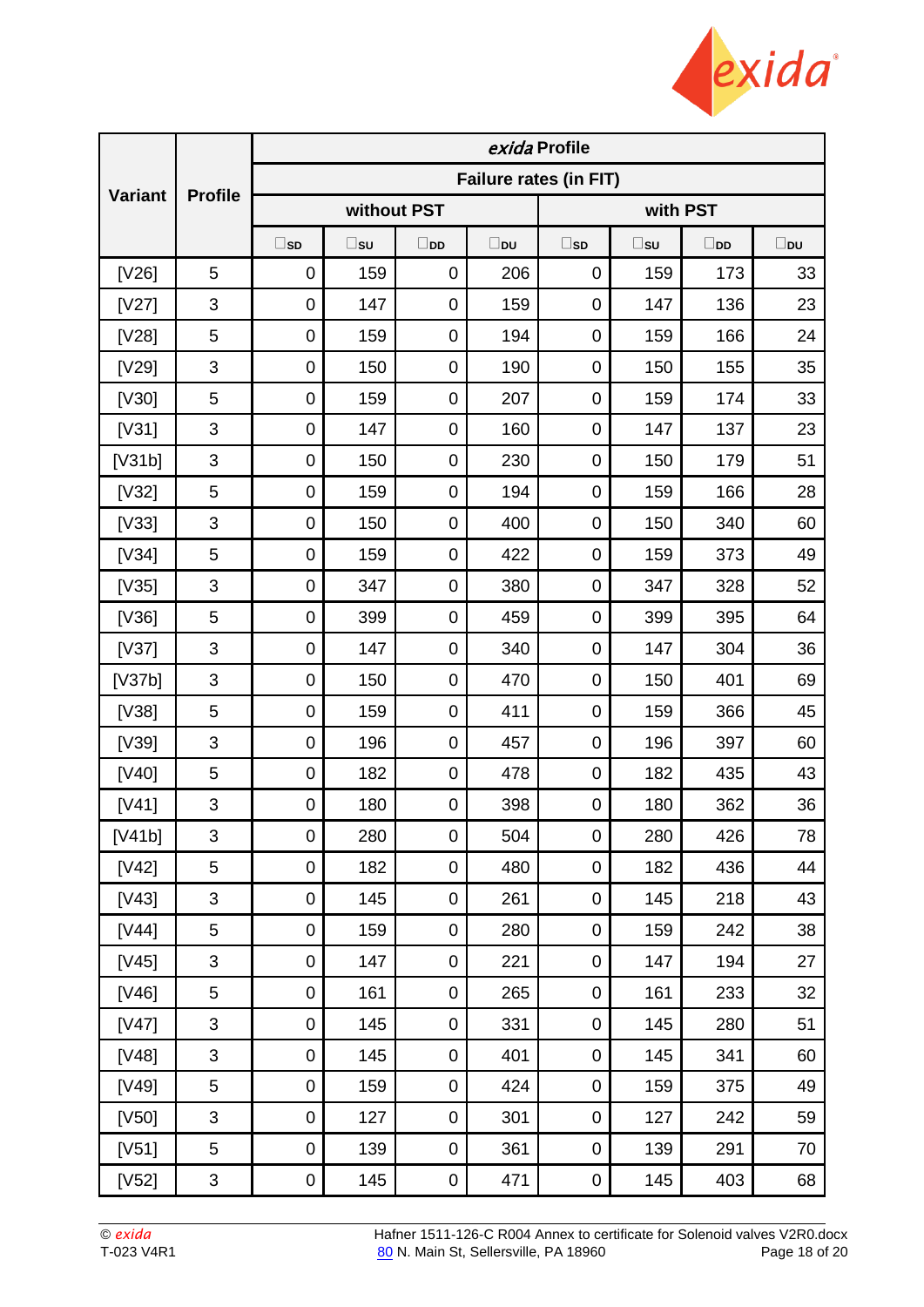

|                |                |                               |              |                |          | exida Profile  |     |              |     |  |  |
|----------------|----------------|-------------------------------|--------------|----------------|----------|----------------|-----|--------------|-----|--|--|
|                |                | <b>Failure rates (in FIT)</b> |              |                |          |                |     |              |     |  |  |
| <b>Variant</b> | <b>Profile</b> |                               | without PST  |                | with PST |                |     |              |     |  |  |
|                |                | $\sqcup$ sd                   | $\square$ su | $\square$ pp   | ⊥b∪      | $\square$ sd   | ⊔s∪ | $\square$ DD | ∐pu |  |  |
| [V53]          | 3              | $\Omega$                      | 185          | $\mathbf 0$    | 458      | 0              | 185 | 397          | 59  |  |  |
| [V54]          | 5              | $\Omega$                      | 191          | $\mathbf 0$    | 477      | 0              | 191 | 434          | 43  |  |  |
| [V55]          | 3              | 0                             | 188          | 0              | 396      | 0              | 188 | 361          | 35  |  |  |
| [V56]          | 5              | $\mathbf 0$                   | 207          | $\overline{0}$ | 475      | $\overline{0}$ | 207 | 433          | 42  |  |  |
| [V57]          | 3              | 0                             | 269          | 0              | 504      | 0              | 269 | 426          | 78  |  |  |